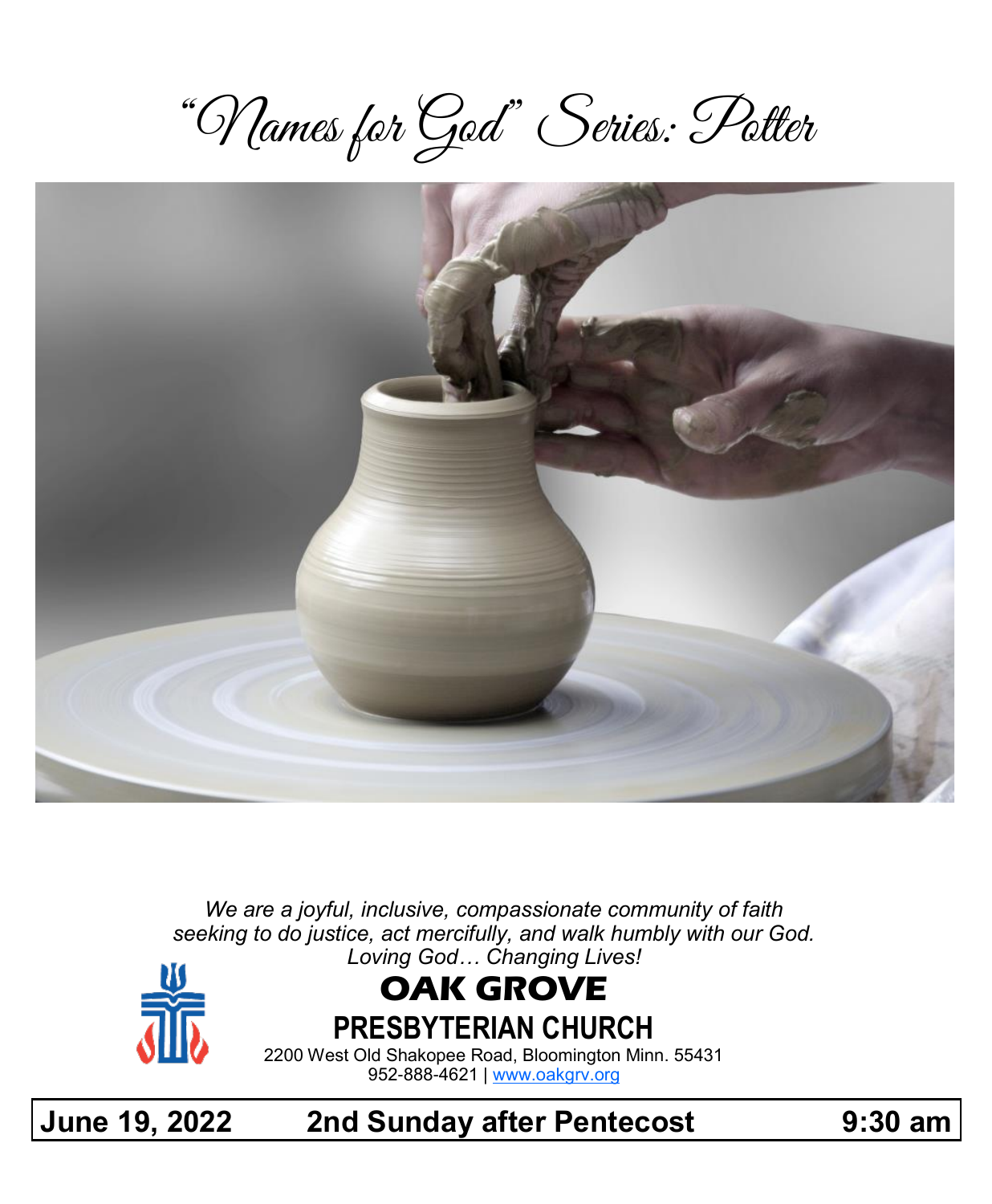### **A Thought to Ponder** (from the Social Justice Committee)

"*Racism isn't born, folks, it's taught. I have a two-year-old son. You know what he hates? Naps! End of list*." – Denis Leary, American actor

## **We Gather in God's Name**

#### **Prelude**

## **Welcome & Announcements** Mary Koon

**Lighting of the Christ Candle** "Change My Heart, O God"

#### **Call to Worship** Sarajane Myers

We come with praise for the wonderful works of God.

#### **Even before we speak, God knows us completely.**

The Holy One knows us and sustains us, even in our moments of confusion and doubt.

#### **Who can count the thoughts of God? They are more than all the sands of the desert.**

Like clay in the hand of the potter, we are shaped into vessels of divine will.

**We come with praise – Let us worship God!**

| *Opening Hymn | "Bring Many Names" | 760 |
|---------------|--------------------|-----|
|---------------|--------------------|-----|

\*Call To Confession **Sarajane Myers** Sarajane Myers

**God of our lives, you search us and know us. Forgive us for the ways we act with selfishness, ignoring the truth of the lived experiences of those long oppressed. Have mercy upon us for the times we have resisted your call to enact justice and mercy. Free us from sin and shape us in the image of Jesus...**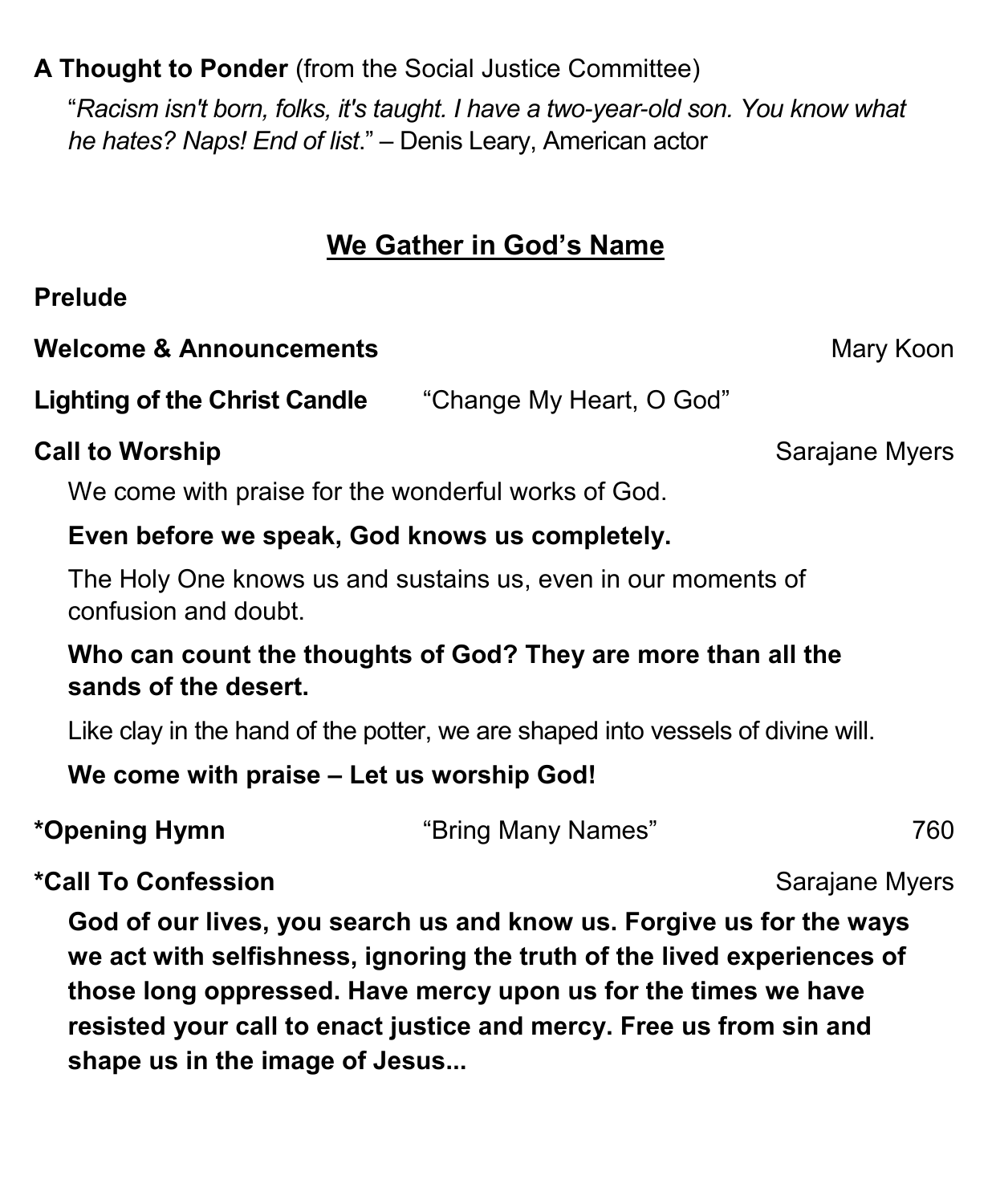## **\*Assurance of Pardon** Sarajane Myers

God is good and God's grace is steadfast and true. In the name of Jesus Christ, we are forgiven.

**Thanks be to God.**

## **\*Passing the Peace** Sarajane Myers

Let us greet one another as new beings, reconciled to God and one another. The peace of Christ be with you.

## **And also with you.**

## **We Listen for God's Word**

# **Time for the Young & Young at Heart** Mary Koon **Sending Song** "Spirit of the Living God" 288 **Spirit of the living God, fall afresh on me. Spirit of the living God, fall afresh on me. Melt me; mold me; fill me; use me. Spirit of the living God, fall afresh on me. Scripture Conservery Scripture** Jeremiah 18: 1–6 Mary Koon (OT: p. 720 | LPOT: p. 881) **Message** Mary Koon & Laurie Leonard **Presentation of Tithes & Offerings Call to Offering**

**Anthem/Offertory** "Over My Head"

**\*Doxology**

**Praise God from whom all blessings flow, Praise God all creatures here below, Praise God above ye heavenly host, Creator, Christ, and Holy Ghost. AMEN**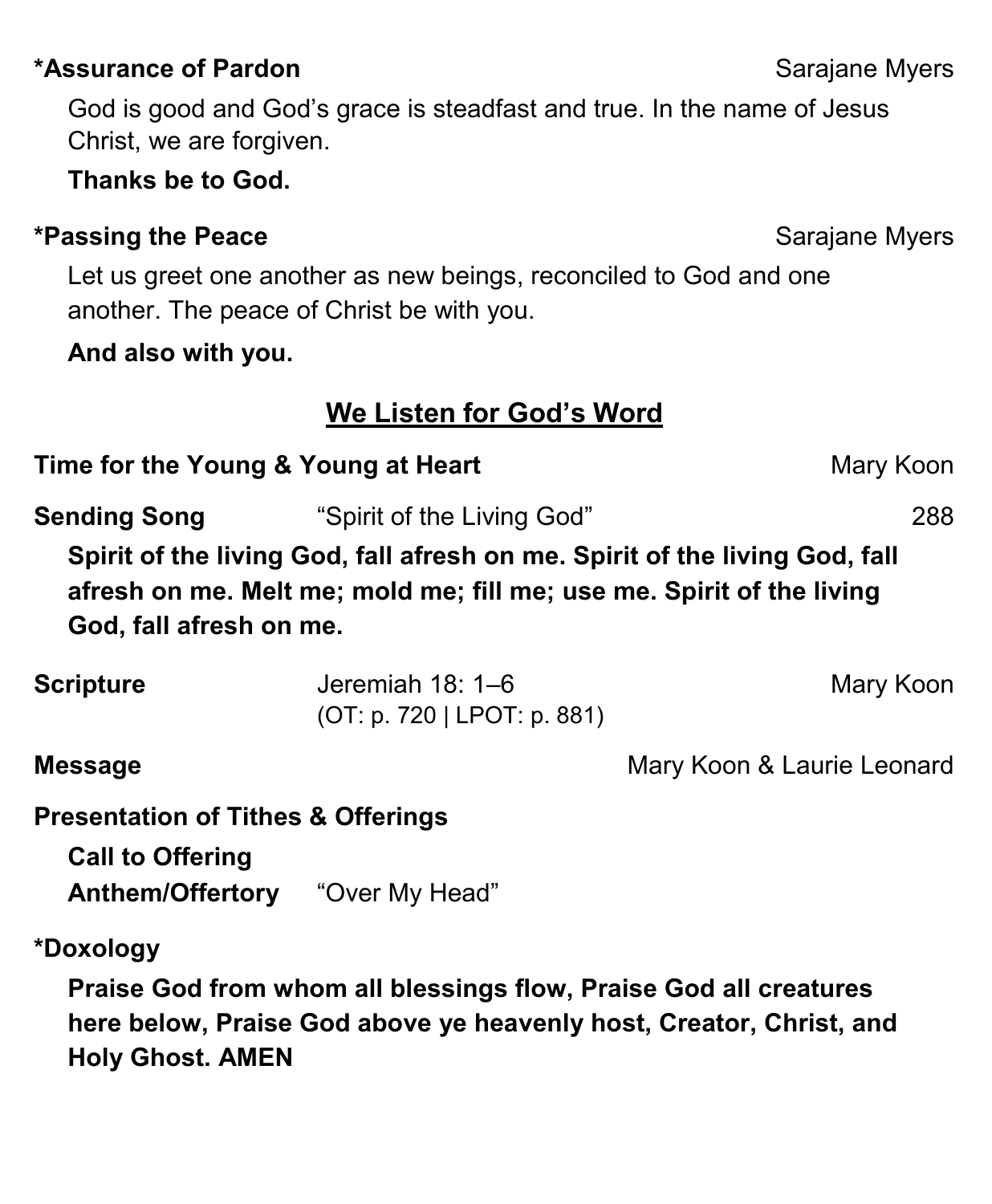**Prayers of the People** Mary Koon

**The Lord's Prayer** (*New Zealand Prayer Book*)

**Eternal Spirit, Earth-maker, Pain-bearer, Life-giver, source of all that is and that shall be, Father and Mother of us all, Loving God, in whom is heaven:**

**The hallowing of your name echo through the universe! The way of your justice be followed by the peoples of the world! Your heavenly will be done by all created beings! Your commonwealth of peace and freedom sustain our hope and come on earth. With the bread we need for today, feed us.**

**In the hurts we absorb from one another, forgive us. In times of temptation and test, strengthen us. From trials too great to endure, spare us. From the grip of all that is evil, free us. For you reign in the glory of the power that is love, now and for ever. Amen.**

## **We Go Forth in God's Name**

| <i><b>*Closing Hymn</b></i>               | Loving Spirit                          | 293                                                            |  |
|-------------------------------------------|----------------------------------------|----------------------------------------------------------------|--|
| *Benediction                              |                                        | Mary Koon                                                      |  |
| <b>Postlude</b>                           |                                        |                                                                |  |
| <i>*Please rise in body or in spirit.</i> |                                        |                                                                |  |
|                                           | 유유유유유                                  |                                                                |  |
|                                           | Participants in worship today include: |                                                                |  |
|                                           | Presiding Pastor: Mary Koon;           |                                                                |  |
| Liturgist: Sarajane Myers;                |                                        |                                                                |  |
|                                           |                                        | Singers: Don Alman, Anne Klueh, Karen & Bob Gerdes;            |  |
|                                           |                                        | Organist: Nancy Hauser   Director of Music/Piano: Judy Cooper; |  |
|                                           | Potter: Laurie Leonard;                |                                                                |  |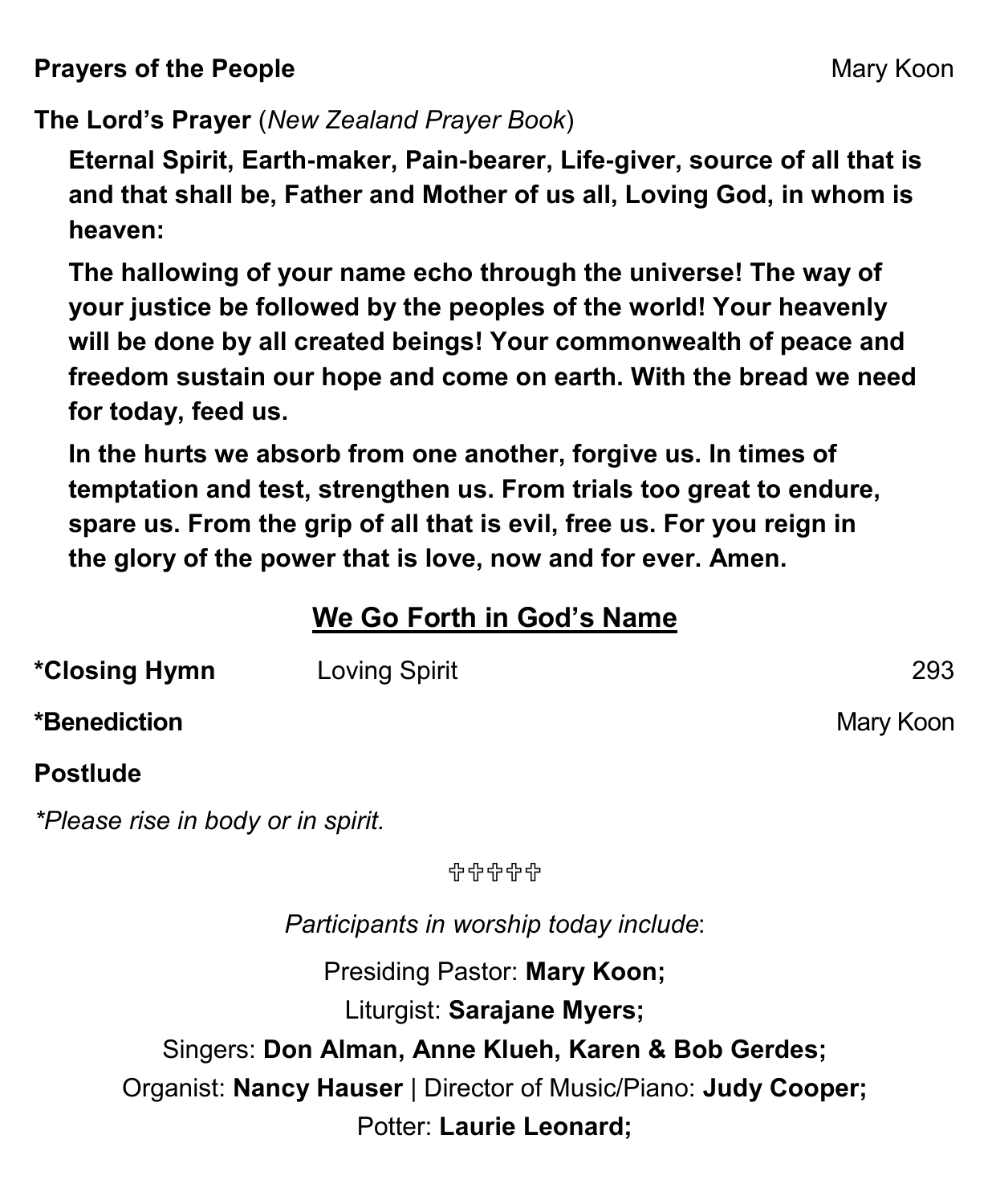Sound, Light, Video: **Greg Johnson, Randy Dop & Bob Gerdes**

Chancel flowers are given by **Larie Ann & Ed Schmidt**, in *honor* of *Father's Day,* and **Patty & Ron Nail**, in *honor* of *grandchildren Milo, Evelyn, Mari, Connor* and in *honor* of *all fathers*.

Greeters: **Mike & Karyn Arazi**



## **Oak Grove Presbyterian Church**

## **Welcome, Oak Grove members and visitors, we're glad you're here!**

We are proud to be a Matthew 25, Green Care and More Light Congregation.

The congregation of Oak Grove values its roots that go back more than 150 years, even as we follow the movement of the Spirit into new ways of being and doing.

We always welcome your suggestions.



#### **Prayer Requests**

Please contact the church office to let us know when you have new requests or updates for family and friends, or when a death occurs so we can support and care for you or your loved one.

[ogpc@oakgrv.org](mailto:ogpc@oakgrv.org)

952-888-4621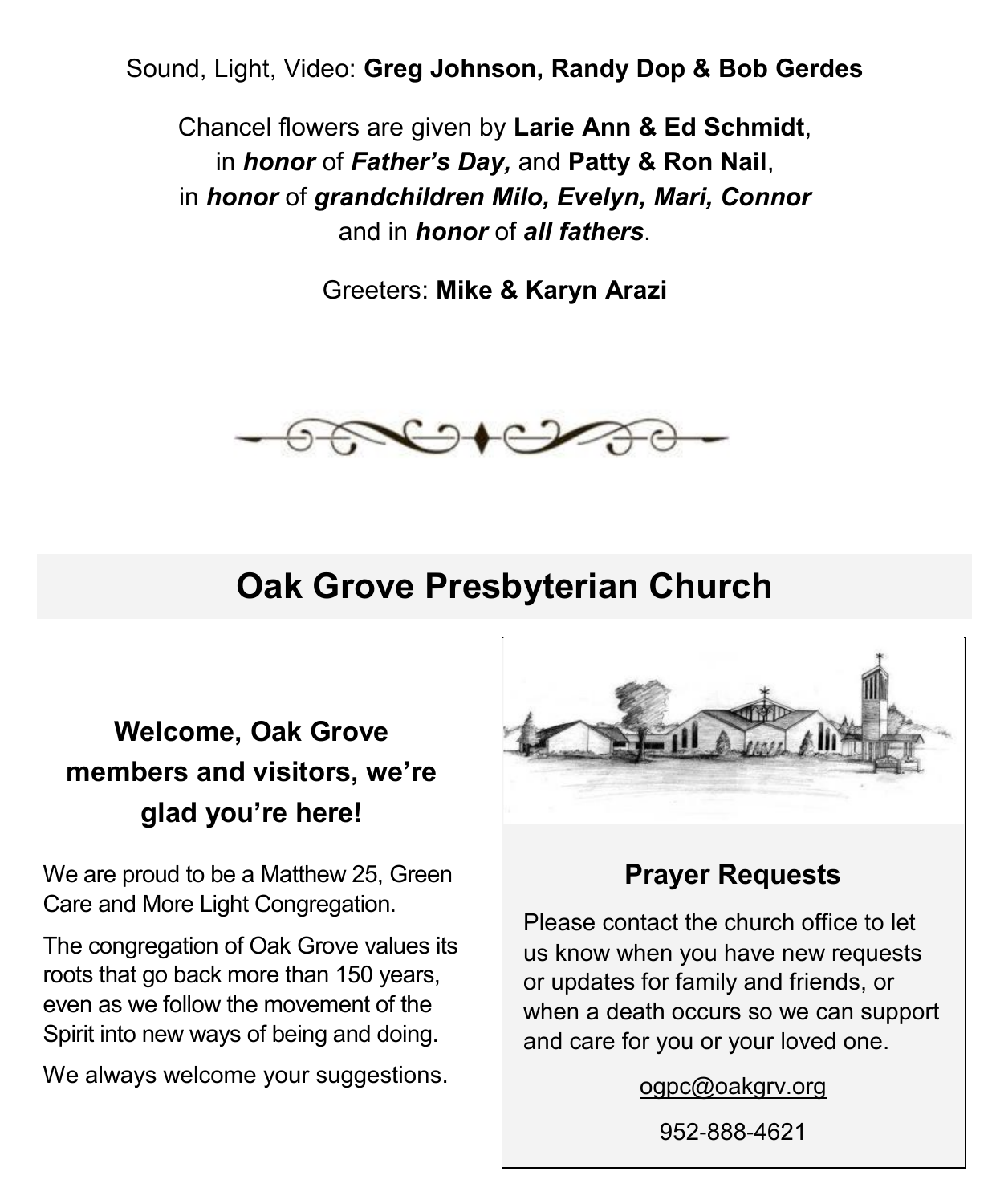## **NEWS & ANNOUNCEMENTS**

#### **Church Hours**

The church office will be closed Monday, June 20 in observance of Juneteenth.

#### **2022 Vacation Bible School: June 20–23 (9am to Noon)** *Caring for God's Creation*

VBS is open to all children ages 3–5th grade. Join us for games, stories, learning and fun! We will offer lots of activities, including time outside! Pre-registration [\(https://bit.ly/3NKCaoa\)](https://bit.ly/3NKCaoa) is recommended. The cost is \$20 per child (cap of \$50 per family). Scholarships are available. If you have questions or would like to volunteer to help out, please let Mary know.

#### **Open House at Chain of Lakes Church**

Chain of Lakes Church started ministry in its new building the week of May 29th and wants to thank everyone in the Presbytery for their support.

Come to an Open House for Presbyterians on Wednesday, June 22 from 2:30 to 4:30pm at 2650 125th Ave NE in Blaine. Tours and refreshments will be shared.

For more info, please visit [colpres.org](https://colpres.org) or send an email to [info@colpres.org.](mailto:info@colpres.org)

#### **Summer Suppers: 2nd and 4th Wednesdays of June, July and August!**

Summer Suppers is a wonderful opportunity for the Oak Grove community to be together in a relaxed way over the summer. We will gather on someone's porch, patio, lawn or garage for a potluck dinner at 6 pm.

June 22: Kathy Howell (host) 5601 American Blvd W, Bloomington

July 13: Bev Bliss (host) 9408 Nicollet Ave. S, Bloomington

July 27: Don Wagner (host) 8341 Lyndale Ave S, Bloomington

Please plan to bring something to share (salad, main dish, dessert, etc.); whatever food shows up is our supper! If you are interested in hosting, please contact Kathy Tominiski (952-888-0697).

#### **Vanatta Memorial Garden**

The long awaited Vanatta Memorial Garden will be planted with native plants in the columbarium area the afternoons of June 22 and 23.

Jane Horn is looking for volunteers to help plant the garden and/or to maintain a section of it. If you can help, please contact her at 763-447-7222 or at [oyjane2@gmail.com.](mailto:oyjane2@gmail.com)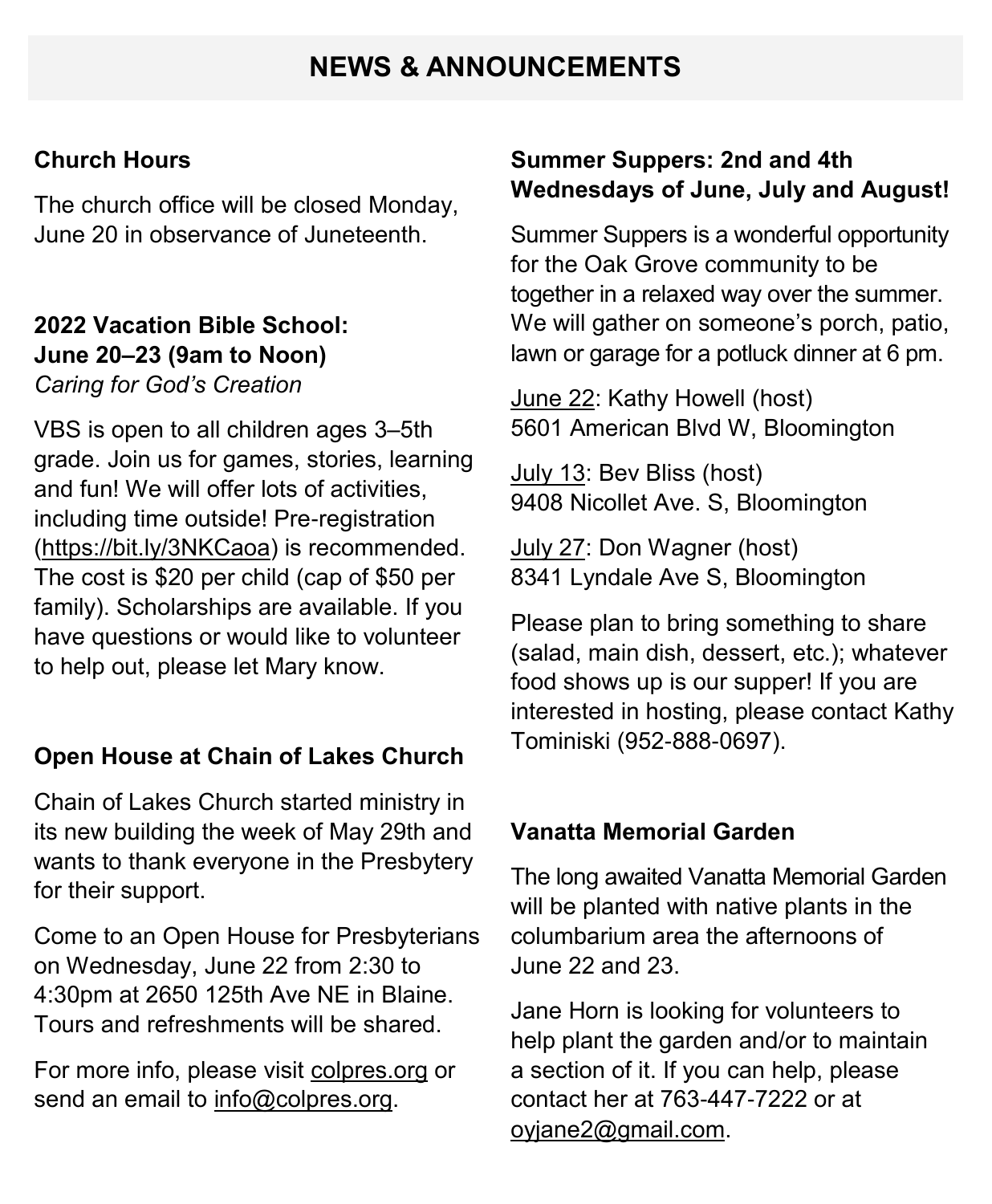## **NEWS & ANNOUNCEMENTS**

#### **Upcoming Memorial Services**

Harry Lichy: Friday, June 24 Visitation: 2:00 pm | Service: 3:00 pm at Oak Grove and via livestream

Freda Ofori-Atta Williams: Saturday, June 25 11:00 am at White Funeral Home (12804 Nicollet Ave S, Burnsville)

Derril Shantz: Saturday, June 25 Visitation: Noon | Service: 1:00 pm at Oak Grove and via livestream

#### **Pancake Breakfast for VEAP: Monday, July 4 (8–11:00 am)**

Please bring a non-perishable food item or cash to donate. Tables will be separated – masks can be worn – let's enjoy being together. Hosted by Bob and Karen Gerdes (10741 Sheridan Ave).

#### **Call for Nominations**

The Nominating Committee is asking the congregation for suggestions of members you would like us to consider for the Class of 2025 Elders and Deacons, as well as a one-year youth elder. To suggest a name for consideration, please visit:

[www.oakgrv.org/nominate/.](http://www.oakgrv.org/nominate/) Thank you!

#### **Funerals & Special Events at Oak Grove**

The Funeral/Memorial Committee needs some additional people willing to help serve refreshments/lunch. Please call the church office (952-888-4621) if you are interested. Thank you.

#### **Bible Study**

Join Pastor Bart and/or Pastor Mary each week on Thursdays (noon–1:00 pm) via Zoom to look at the scripture that will be the basis for the sermon the following Sunday. No pre-reading is needed. We will read the scripture together and then dive in!

#### **Oak Grove Softball**

Come cheer on the Oak Grove softball team Tuesdays at Dred Scott Field #7 (10820 Bloomington Ferry Rd). It's a great time to re-connect with other Oak Grovers and hopefully see a victory! The season wraps up June 28. Standings/Schedule: <https://bit.ly/3L1rgZH>

#### **Join us at a Twins Game!**

We return to Target Field on Sunday, Aug. 21 (first pitch is at 1:10 pm) to cheer on the Twins vs. the Texas Rangers. We will be in section 302 (rows 3–6) and tickets are \$17. Sign up via the church website ([https://www.oakgrv.org/game/\)](https://www.oakgrv.org/game/). Questions? Contact Ron Dubis (612-868-9194).